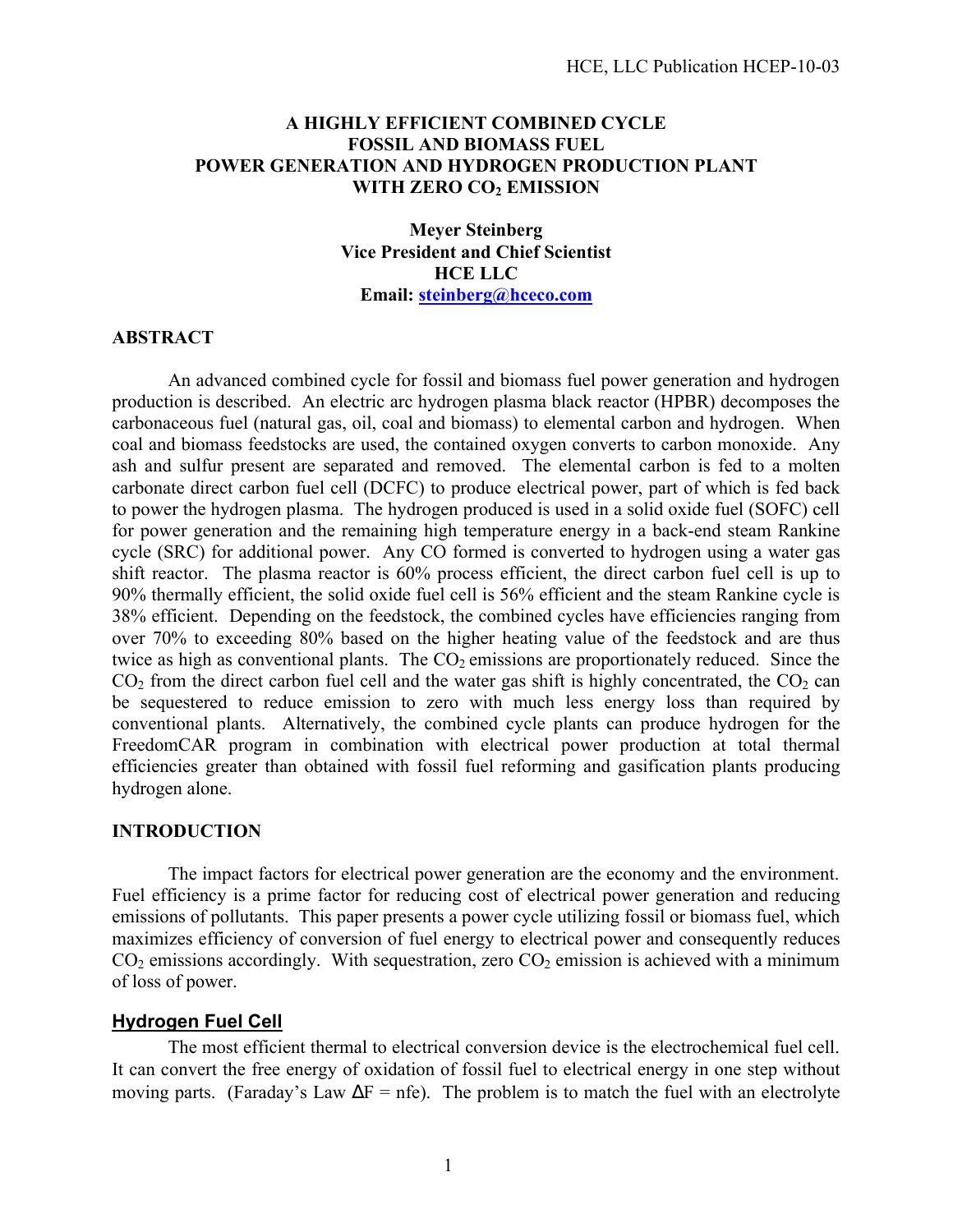that would produce the optimum electrochemical effect. The most advanced fuel cells operate with a clean elemental hydrogen fuel. For power generation the most advanced and efficient fuel cell developed to date has been the high temperature solid oxide fuel cell  $(SOFC)$ .<sup>(1)</sup> The oxide electrolyte (transfers oxygen ions to the hydrogen) is a ceramic (stabilized zirconia) which operates at temperatures in the range of 900-1000 $^{\circ}$ C, yielding a power efficiency of up to 56%.<sup>(1)</sup> For transportation purposes, the polymer electrolyte membrane (PEM) appears to be the preferred fuel cell electrolyte. The current U.S. administration has declared the hydrogen powered fuel cell automobile (The FreedomCAR) (2) to eventually replace the gasoline powered internal combustion engine.

## **Carbon Fuel Cell**

The problem with the utilization of fossil fuels and biomass for fuel cells is that the predominant element is carbon. Thus, it becomes necessary to convert the carbon to hydrogen, which can be accomplished by reaction with water (steam) resulting in the emission of the carbon as  $CO<sub>2</sub>$ , which is a prime greenhouse gas. However, recently a fuel cell has been under development, which utilizes elemental carbon.<sup> $(3,4)$ </sup> A schematic of the direct carbon fuel cell is shown in Figure 1. The electrolyte is a molten carbonate salt which transfers carbonate ions from the oxygen cathode to the anode where it reacts with the carbon fuel particulates dispersed in the molten salt and forms  $CO<sub>2</sub>$  in high concentration. The cell operates in the range of 750<sup>o</sup>C to 800 $^{\circ}$ C. The unique feature of this fuel cell based on the direct oxidation of carbon to CO<sub>2</sub> is that the theoretical efficiency of conversion of the enthalpy (heating value) of the carbon to electricity can be 100%. This is because the entropy of oxidation of carbon is zero ( $\Delta S = 0$ ) and thus the enthalpy of oxidation equals the free energy ( $\Delta H = \Delta F$ ). This is not the case for the hydrogen fuel cell because the entropy of oxidation of hydrogen is such that the theoretical thermal efficiency can only be 70%. ( $\Delta$ F/ $\Delta$ H = 0.70 for H<sub>2</sub> oxidation). Efficiencies of 85% to 90% have already been obtained in laboratory carbon molten salt fuel cells at power densities sufficient for stationary power production  $(0.8 \text{ kW/m}^2)$ . An additional advantage of the cell is that the product  $CO_2$  emerges from the anode side of the cell at 100% concentration ready for sequestration. The critical factor in this development is to produce a carbon having good reactive properties, i.e., small particle size and active surface properties.

#### **Conversion of Fossil Fuels to Carbon and Hydrogen**

The problem of the application of fossil fuels for powering fuel cells is to process the hydrocarbons in fossil fuels to produce elemental hydrogen and elemental carbon. This can be accomplished by thermal cracking (decomposition) and pyrolysis processes. For example, the well-known method of producing carbon black is to heat methane (natural gas) in a firebrick furnace to temperatures of between 800oC to 1400oC, which decomposes the methane to carbon, and hydrogen.(5) This is a discontinuous process in which two tandem furnaces are alternately heated for cracking the methane. Other processes have also been developed in which some partial combustion of the fuel is used to provide the endothermic heat of reaction required to crack the hydrocarbon. The problem of designing a continuous reactor is to be able to heat the fossil fuel to high temperatures (>800oC) and to extract and separate the carbon from the H2, CO and CO2 gases in a continuous manner. It has been suggested that carbon can act as a catalyst in thermally decomposing methane.(9) Hydrogenation processes have also been developed to produce methane from fossil fuels which is subsequently decomposed to carbon and hydrogen, part of which is recycled to provide the hydropyrolysis reaction.(4)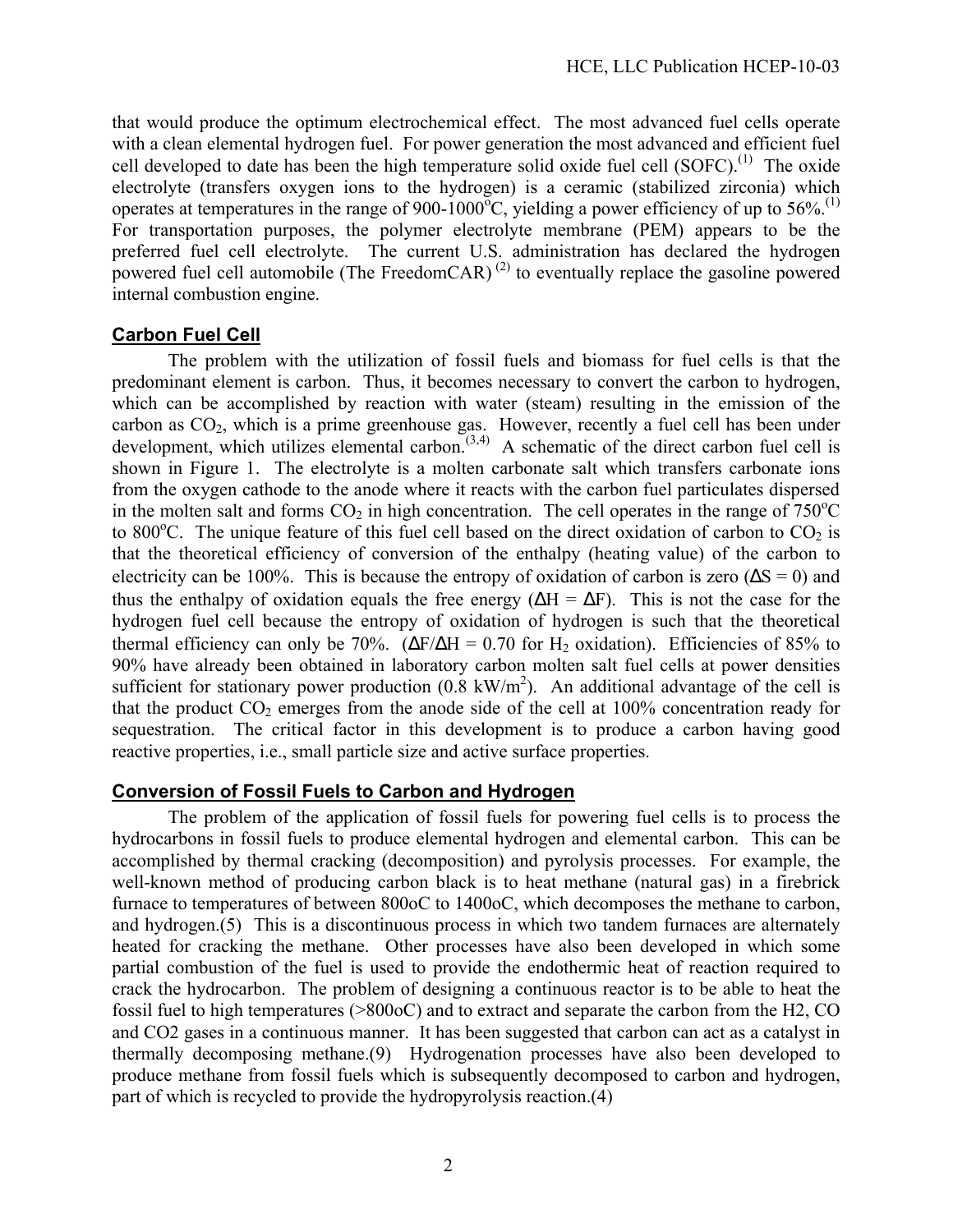## **Plasma Black Process**

Recently, hydrogen plasma has been developed which accomplishes a continuous fossil fuel cracking process. This process has originally been developed to produce carbon black from natural gas and oil on a commercial scale.<sup> $(6)$ </sup> This development appears to be ideal for cracking fossil fuels and biomass to carbon and hydrogen. Temperatures of the order of  $1500^{\circ}$ C are achieved in the hydrogen plasma between the carbon electrodes where the fossil fuels are introduced. At these temperatures, the hydrocarbons are completely cracked to carbon and hydrogen in one pass. Any oxygen in the fuel, as in coal and biomass (wood), is converted to carbon monoxide (CO). A simplified schematic of the plasma reactor is shown in Figure 2. A full-scale plasma black plant producing 30,000 tons per year of carbon black and 2,500 billion cu. ft. of hydrogen per year has been built and operated outside of Montreal (7) on both natural gas and heavy oil feedstocks. The process efficiency has been found to be very high (>50%).

The main problem with the plasma decomposition process is the need for electrical power. Supplying conventional electric power generated from fossil fuel by the steam Rankine Cycle (SRC) is at most 38% efficient, which means that the overall fuel to product cycle efficiency of utilizing the plasma process is degraded. However, if the direct carbon fuel cell (DCFC), is used, the electric power generated from carbon produced by the plasma, can be increased to as high as 90% efficiency. Furthermore, the carbon formed in the plasma reactor is of a quality suitable for the molten carbonate cell. There is, thus, a good match between the hydrogen plasma black reactor (HPBR) and the direct carbon fuel cell (DCFC) for producing electric power and/or hydrogen and maximizing the power cycle efficiency.

## **The Hydrogen Plasma Black Reactor (HPBR) with Direct Carbon Fuel Cell (DCFC) and Solid Oxide Fuel Cell (SOFC) Combined Power Cycle**

Flow sheets for the HPBR/DCFC/SOFC combined cycle electric power generation system are developed in Figure 3 for natural gas and oil and Figure 4 for biomass and coal. In the Karbomont plasma black reactor, the gases are cooled by means of a water-cooled coil directly under the concentric tubular electrodes where the DC arc is struck. The carbon is separated from the gases after further cooling in bag filters. It is proposed for the DCFC power cycle, that the molten carbonate salt  $(Li/K)$  at 750 $^{\circ}$ C be circulated in a section below the carbon arc electrodes in direct contact with the hydrogen in an entrained fashion to scrub the carbon particulates out of hydrogen stream. The carbon then becomes dispersed in the molten carbonate. The molten salt is then circulated between the HPBR and DCFC. Because of the high temperature, all types of feedstock can be completely decomposed to hydrogen and carbon and CO. From data presented by Karbomont<sup> $(7)$ </sup> it is estimated that the process efficiency can be as high as 60% of the thermal decomposition energy of the feedstock. The particulate carbon dispersed in the molten salt is converted to  $CO<sub>2</sub>$ , which emerges from the anode compartment of the cell at 100% concentration. The DCFC can operate at up to 90% efficiency producing the electricity. The hydrogen from the HPBR is sent to a solid oxide fuel cell (SOFC) as shown in Figure 2 where thermal to electrical efficiencies up to 56% can be obtained. In the case of coal and biomass as shown in Figure 4 where oxygen is present in the feedstock, in addition to hydrogen, CO is formed. For power production, the  $H_2$  and CO hot gas from the HPBR is sent directly to the SOFC. Oxygen ion is transmitted through the SOFC ceramic membrane and oxidizes the CO and  $H_2$  to  $CO_2$  and  $H_2O$  with the production of DC power. Alternatively, CO can be converted to additional hydrogen in an energy neutral water gas shift (WGS) reactor with recycled steam and then sent to the SOFC for DC power production. WGS is preferred when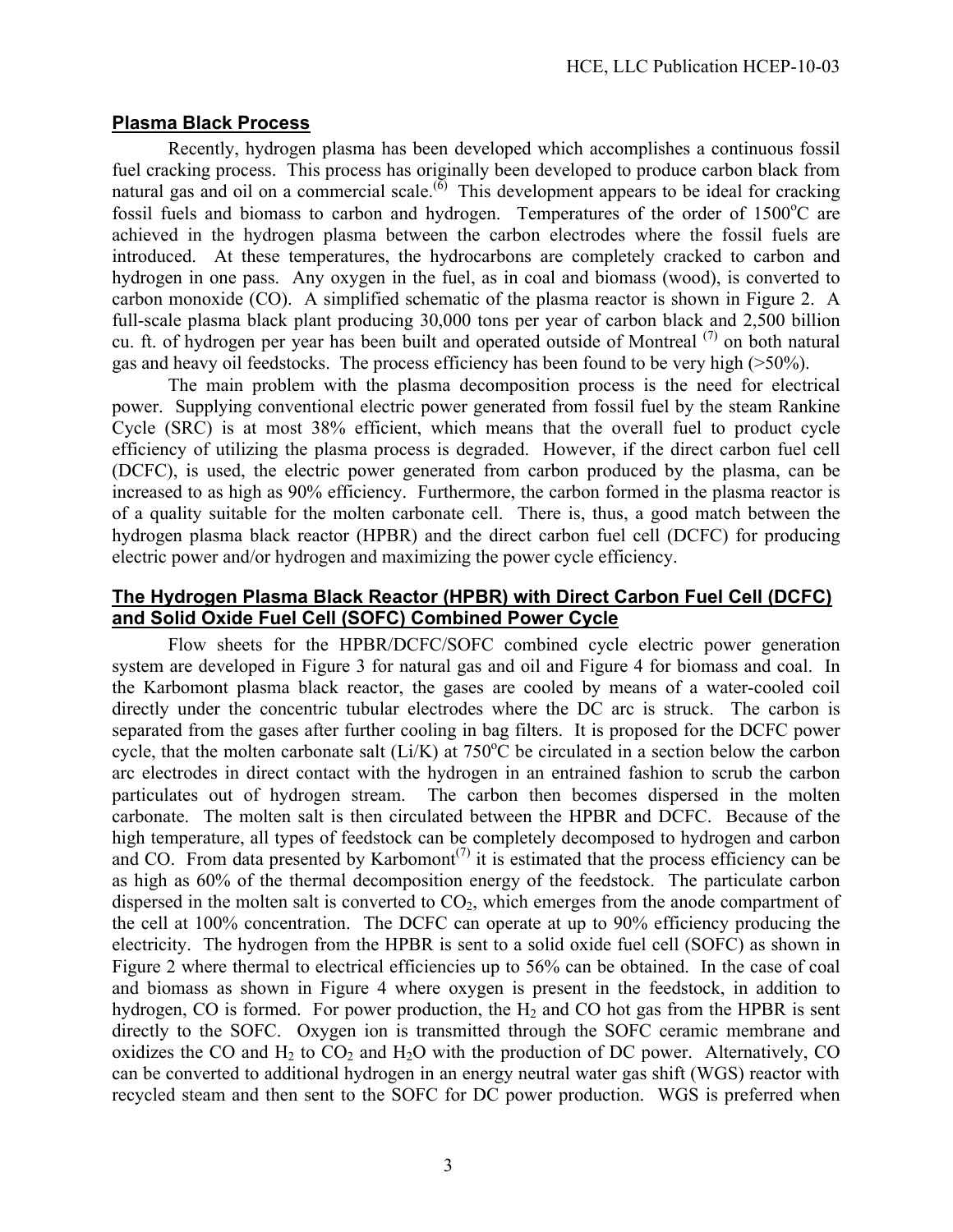hydrogen production for the market is preferred. The  $CO<sub>2</sub>$  can be removed from the hydrogen by pressure swing adsorption (PSA) or by scrubbing with MEA. The ash and sulfur present in the coal and biomass will either be separated by density difference in the HPBR or in the effluent hydrogen stream.

To complete the cycle in both Figures 3 and 4, a backend steam Rankine cycle (SRC) is used to convert the high temperature heat capacity remaining in the  $CO<sub>2</sub>$  and  $H<sub>2</sub>O$  emitted from the fuel cells into AC power. There is no combustion in the boiler; however, there is a heat exchanger boiler to raise high-pressure steam from water to  $550^{\circ}$ C and 68 atm to drive the turbogenerator. The efficiency is equivalent to a conventional steam Rankine cycle plant at 38% efficiency.

## **Energy Efficiency of the HPBR/DCFC/SOFC/SRC**

The energy efficiency for conversion of the thermal energy in the fossil fuel feedstock to electrical energy is thermodynamically evaluated as follows. The compositional and thermodynamic energy functions of a series of coal and biomass feedstocks derived from handbook data<sup>(8)</sup> and private sources are given in Table 1. Additional thermodynamic data for other carbonaceous feedstocks are given in Table 2, which includes the natural gas and oil feedstock. Based on the stoichiometries of the various feedstocks, the enthalpy or heat of reaction for each of the unit operations of the power cycle are given in Tables 3 and 4 for natural gas and oil and for coal and biomass feedstocks, respectively. The HHV thermal efficiency of the power cycle is then calculated based on the following equation.

> % Thermal Efficiency =  $\frac{\text{Net Enthalpy to Electrical Energy}}{\text{NWL of P.}} \times 100$ HHV of Fuel

Net Enthalpy to Electrical Energy = Enthalpy for  $DCFC + Enthalpy$  for  $SOFC + Enthalpy$  for. SCR – Enthalpy for HPBR

> Enthalpy for DCFC =  $n_C$  E<sub>DCFC</sub>  $\Delta H_{DCFC}$ Enthalpy for SOFC =  $n_{H2}$  E<sub>SOFC</sub>  $\Delta H_{SOFC}$ Enthalpy for  $SRC = E_{SCR} [(1 - E_{DCF}) n_C \Delta H_{DCFC} + (1 - E_{SOFC}) n_{H2} \Delta H_{SOFC}]$

| ΔH          | $=$ Enthalpy of reaction Kcal/gm.mol                                     |
|-------------|--------------------------------------------------------------------------|
| <b>HHV</b>  | $=$ Higher Heating Value of fuel $=$ Enthalpy of combustion              |
| E           | $=$ Thermal efficiency                                                   |
|             | Proc. $E_{HPBR}$ = Process efficiency of decomposition energy in plasma. |
| $n_{C}$     | = gm.mol of carbon. Basis is $n_C$ = 1.0 for fuel feedstock              |
| $n_{H2}$    | $=$ gm, mol of hydrogen produced in HPBR and WGSR                        |
| <b>DCFC</b> | $=$ Refers to Direct Carbon Fuel Cell                                    |
| <b>SOFC</b> | $=$ Refers to Solid Oxide Fuel Cell                                      |
| <b>HPCR</b> | $=$ Refers to Hydrogen Plasma Black Reactor                              |
| <b>SRC</b>  | $=$ Refers to Steam Rankine Cycle                                        |
| <b>WGSR</b> | $=$ Refers to Water Gas Shift Reactor                                    |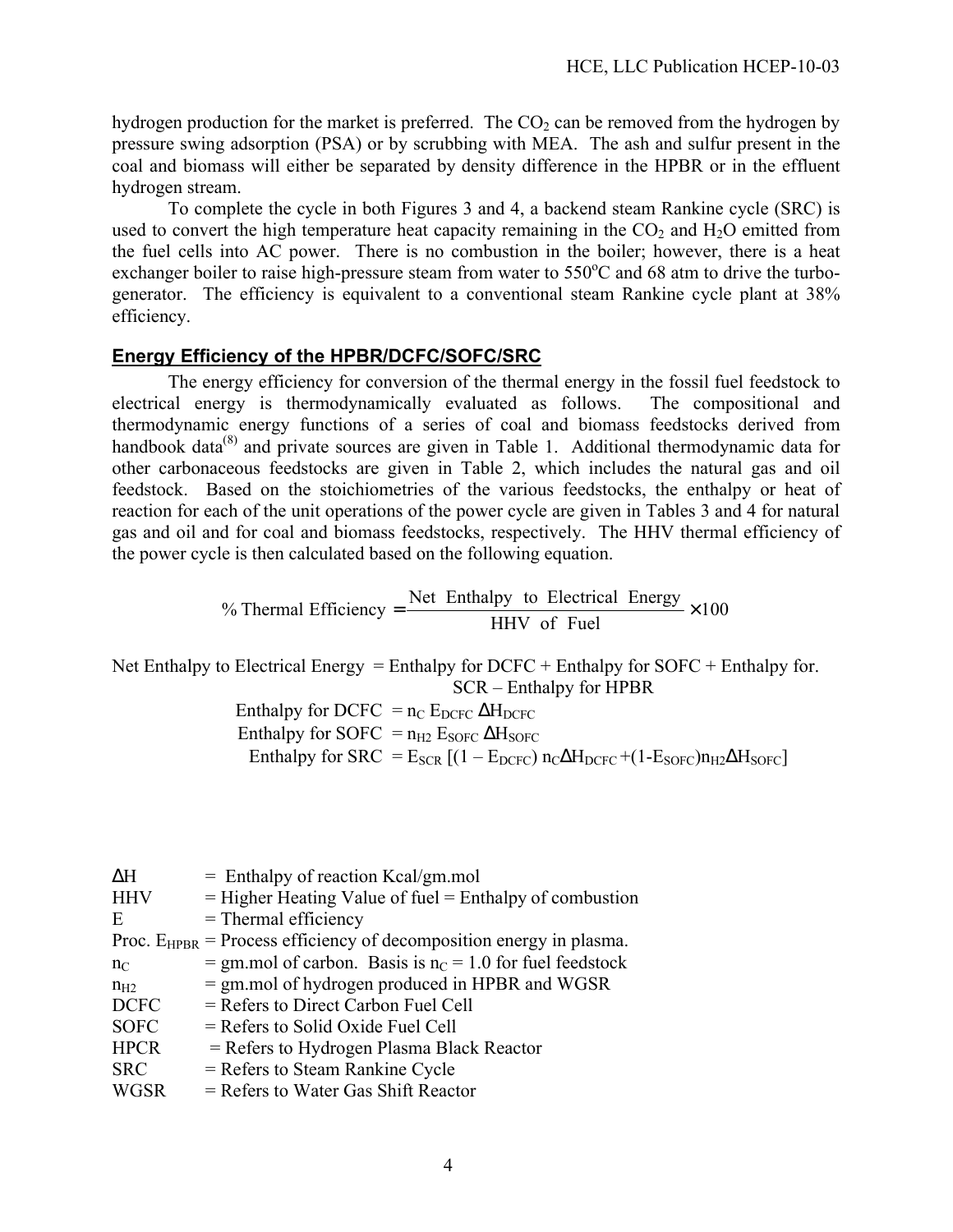Table 5 then gives the breakdown of energy generation for each unit of the HPBR/DCFC/SOFC/SRC combined power cycle, based on the data and efficiencies given in the previous tables. The highest combined cycle efficiency is obtained using oil as feedstock at 84.1%. This is more than twice the efficiency of the 38% that is currently obtained with a steam Rankine cycle. Lignite coal results in a high efficiency of 83.3% with bituminous coal somewhat less at 81.3% efficiency. Biomass and natural gas indicate the lowest efficiency but still high, in the order of twice the efficiency of the conventional SRC plant at 76.3 and 74.1%, respectively. It appears that the reason these two feedstocks are lower in efficiency is because of the larger amount of energy required to decompose these feedstocks compared to the oil and coal and the higher hydrogen content, which goes to the SOFC at a lower efficiency than the carbon fuel cell. This has been confirmed for oil compared to natural in the Karbomont plant.<sup>(7)</sup>

The  $CO_2$  emission in lbs  $CO_2/kWh(e)$  is also given in Table 5. The values are proportionately a function of the feedstock and the thermal efficiency. The lowest emissions at 0.53 lb  $CO<sub>2</sub>/kWh(e)$  is obtained with natural gas and that is because natural gas has the highest hydrogen content of all the fuels. Because the  $CO<sub>2</sub>$  is emitted from the DCFC and the steam boiler after water condensation, at essentially 100% concentration, no energy is needed to separate  $CO<sub>2</sub>$  from nitrogen as is required by the flue gas from a conventional fuel combustion steam plant for purposes of sequestering the  $CO<sub>2</sub>$  in order to obtain zero emission. However, in order to sequester  $CO<sub>2</sub>$  in deep saline water aquifers or in depleted oil or gas wells or in the ocean, it is necessary to compress and/or liquefy the  $CO<sub>2</sub>$ . It takes an equivalent of about 0.112 kWh(e) of electrical energy to separate and liquefy 1 lb of  $CO_2$ .<sup>(9)</sup> About 58% of the energy is in the separation by absorption/stripping with a solvent such as MEA and 42% is for the liquefaction of the separated  $CO<sub>2</sub>$ . Thus, the energy required to sequester  $CO<sub>2</sub>$  from a conventional natural plant is 12.4% of the energy generated. With the combined cycle plant this is reduced to 2.5%. For a lignite coal plant the conventional plant sequestering energy consumption is as much as 23.0% of the power plant output. With the above combined cycle plant this is reduced to 4.0%. These reductions constitute considerable savings in energy and production cost of electrical power to achieve zero  $CO<sub>2</sub>$  emission.

## **Combined Hydrogen and Electrical Energy**

Because of the advent of the FreedomCAR program, the above combined cycle plants can be configured to produce both hydrogen and electric power. The solid oxide fuel cell, which converts the hydrogen to electricity, is eliminated and only the DCFC produces electricity from the carbon formed in the HPBR. The WGSR converts any CO formed in the HPBR into additional hydrogen. Figure 5 shows the power and hydrogen combined cycle plant and Table 6 gives an evaluation of the energy and thermal efficiency distribution between the hydrogen and electrical production for three feedstocks. Hydrogen production is shown in terms of its higher heating value (HHV =  $68 \text{ kcal/gmol}$ ). It is interesting to note that the total efficiency for hydrogen and electricity production is greater than for electricity production alone. This is because electricity production from hydrogen in the SOFC is only efficient to the extent of 56% whereas if you count hydrogen in terms of its thermal energy content, the total efficiency is maximized. Of course what really counts is what the market is willing to pay for hydrogen gas versus electrical power. It is also interesting to note that production of hydrogen by conventional natural gas reforming is 78.5% efficient and from bituminous coal by gasification it is 63.2% efficient.<sup> $(10)$ </sup> The combined cycle plants presented in this paper thus offer much higher efficiency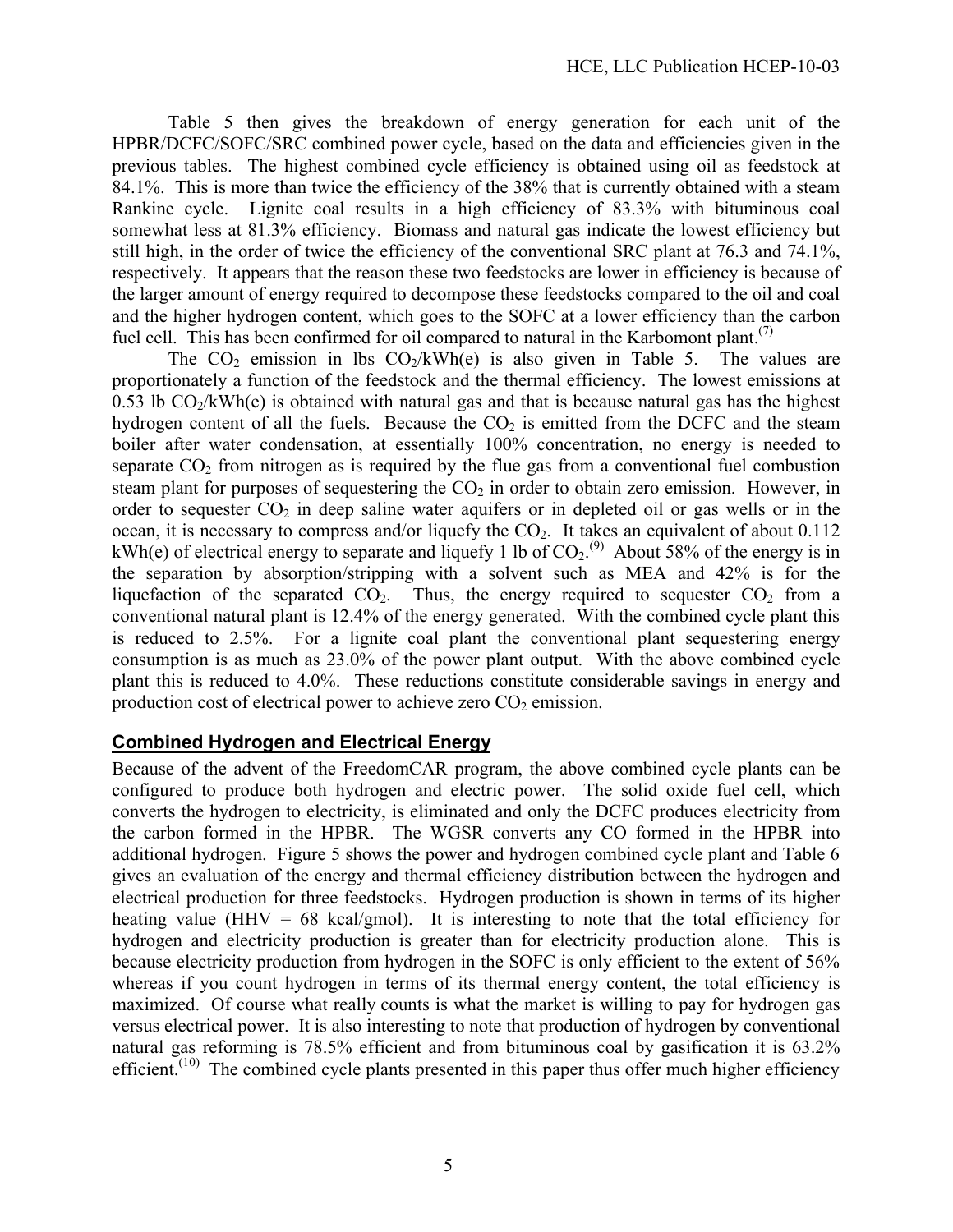in the nineties for combined hydrogen and power production with corresponding reduction in  $CO<sub>2</sub>$  emission.

It should be noted that maximizing efficiency reduces cost of fuel towards the production cost of both electrical power and hydrogen. What is equally important, from an economic point of view, is the capital investment. Based on an earlier study on combined cycle plants using direct carbon and solid oxide fuel cells, a conservative estimate of the unit capital investment in terms of \$/kW(e), was found to be competitive with conventional plants for different feedstock.(4) The main difference between the earlier and the current study is that conversion of feedstocks to carbon and hydrogen was performed with thermal decomposition processes, (pyrolysis and hydropyrolysis reactions) instead of the hydrogen plasma black process. As a result, the current study yielded higher electrical power efficiencies and should result in lower capital investment. A definitive study must also take into account the size and capacity of the various units in the combined cycle plant.

## **CONCLUSION**

The combined cycle plant which utilizes a hydrogen plasma black reactor (HPBR) to produce carbon from fossil fuel feedstocks for a direct carbon fuel cell (DCFC) and hydrogen for a solid oxide fuel cell (SOFC) and with a backend steam Rankine cycle plant (SRC), yields electrical power plant efficiencies ranging from over 70% to exceeding 80% based on higher heating values. These plants are more than twice as efficient as conventional steam Rankine cycle plants. Consequently, the  $CO<sub>2</sub>$  emissions are less than half that of conventional steam plants. The  $CO<sub>2</sub>$  emission from the DCFC and the water gas reactor is highly concentrated. To achieve zero  $CO<sub>2</sub>$  emissions, the  $CO<sub>2</sub>$  can be sequestered with much less energy loss than required from the flue gas of conventional steam plants. The combined cycle plants can be configured to produce hydrogen for the FreedomCAR program in conjunction with electrical power at total thermal efficiencies much greater than obtained with fossil fuel reforming and gasification plants. This study confirms that further development of this concept appears warranted.

## **REFERENCES**

- 1. Fuel Cell Handbook 4<sup>th</sup> Ed., U.S. Dept. of Energy, Office of Fossil Fuel, Federal Energy Technology Center, Morgantown, WV, DOE/FETC-99-1076 (1999)
- 2. S. Chalk, Progress Report for Automotive Propulsion Materials Program, U.S. Dept. of Energy, Office of FreedomCAR and Vehicle Technologies, Washington, D.C. (December 2002).
- 3. Cooper, J.F., "Turning Carbon Directly into Electricity" Science and Technology Review, pp. 4-12 (June 2001).
- 4. Steinberg, M., Cooper, J.F. and Cherepy, N., High Efficiency "Direct Carbon and Hyrogen Fuel Cells for Fossil Fuel Power Generation", UCRL-10-146774, Lawrence Livermore National Laboratory, Livermore, CA (January 2002) and Fuel Cell Technology, Topical Conf. Proc., pp. 148-63, AIChE Meeting, New Orleans (March 2002).
- 5. Dounet, J.B., Carbon Black, pp. 16-18, Marcel Dekker, New York (1976).
- 6. Gaudernack,  $\overline{B}$ . and Lynum, J.,  $11<sup>th</sup>$  World Hydrogen Energy Conference, Cocoa Beach, Florida, pp. 511-23 (June 1996).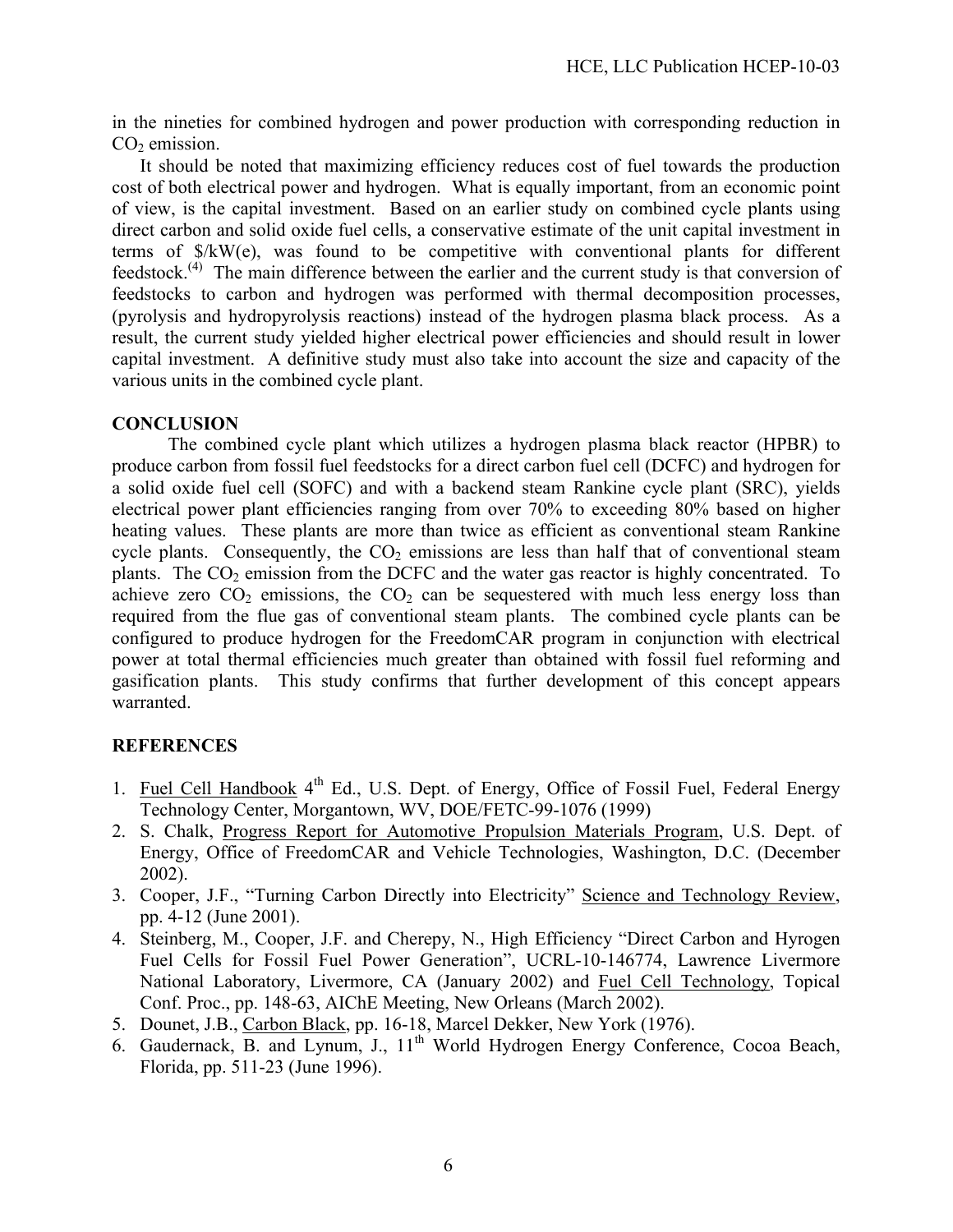- 7. Sequin, L., "The Karbomont Production Plant" Montreal, Canada, Private Presentation (2002).
- 8. Perry's Chemical Engineering Handbook, Sixth Edition, McGraw Hill, New York (1984); and JANAF Thermochemical Tables, Second Edition, NSRD-NBS37 Superintendent of Document, Washington, DC (1971).
- 9. Halmann, M. and Steinberg, M., Greenhouse Gas Carbon Dioxide Mitigation Science and Technology, Lewis Publishers, Boca Raton, Florida, pp. 144-8 and pp 230-2 (1999).
- 10. Steinberg, M. and Cheng, H.C., "Modern and Prospective Technologies for Hydrogen Production from Fossil Fuels", BNL 41633, Brookhaven National Laboratory, Upton, NY (May 1988), and Int. J. Hydrogen Energy, 14, 797-820 (1989)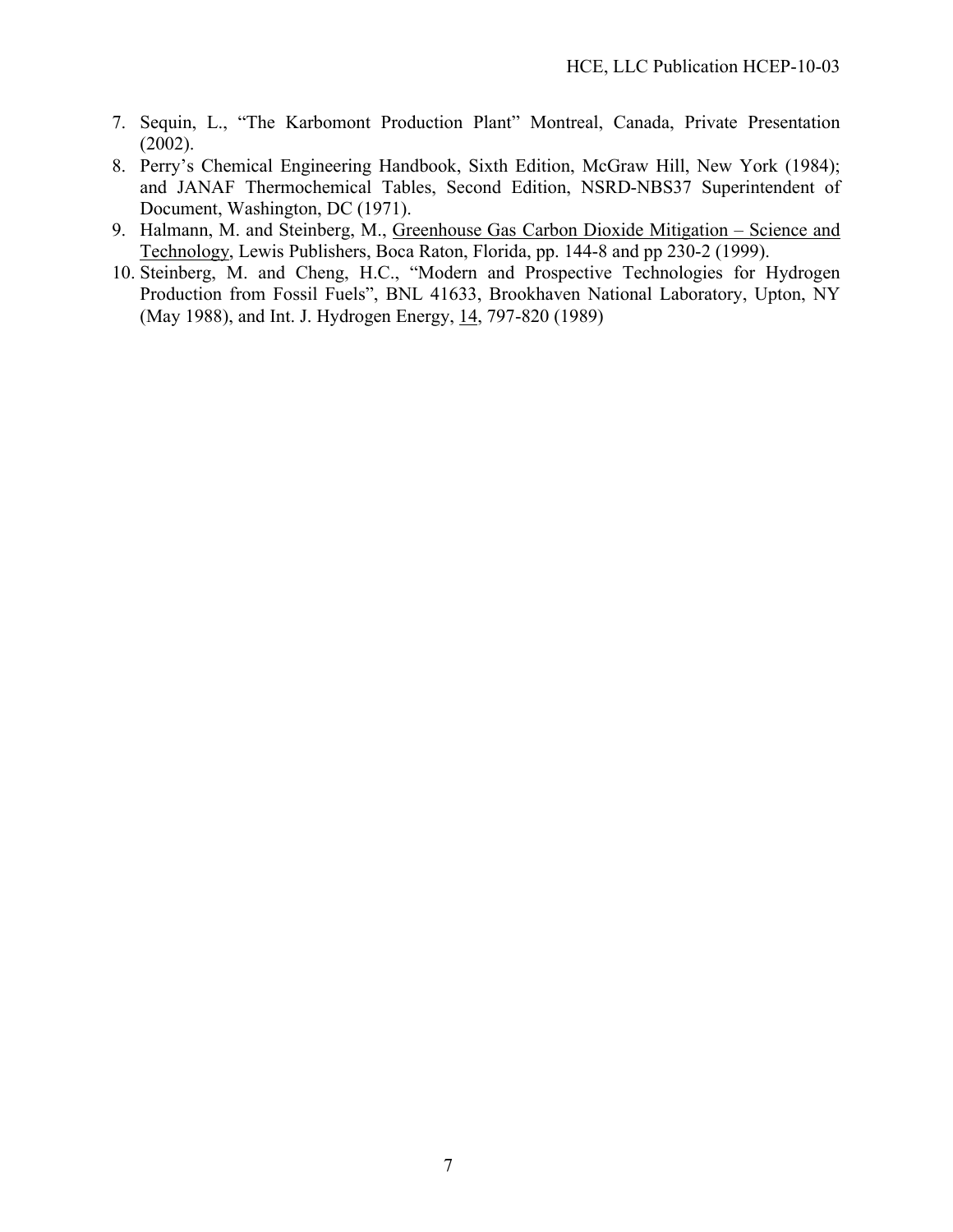|                                  |                | <b>Bituminous</b> | Lignite   | Sub<br><b>Bituminous</b> | Alaska    |           |
|----------------------------------|----------------|-------------------|-----------|--------------------------|-----------|-----------|
|                                  | <b>Biomass</b> | Kentucky          | N. Dakota | Wyodak                   | Beluga    | Sewage    |
| Feedstock                        | Wood           | Coal              | Coal      | Coal                     | Coal      | Sludge    |
| Composition                      |                |                   |           |                          |           |           |
| $(wt\%)$                         |                |                   |           |                          |           |           |
| $\mathcal{C}$                    | 45.86          | 67.02             | 43.37     | 49.95                    | 49.33     | 28.55     |
| H                                | 5.27           | 4.54              | 2.78      | 3.51                     | 4.00      | 4.09      |
| $\overline{O}$                   | 36.07          | 7.22              | 13.97     | 12.58                    | 15.56     | 16.03     |
| $H_2O$                           | 11.67          | 8.60              | 30.10     | 26.40                    | 21.78     | 9.82      |
| Ash                              | 0.66           | 8.34              | 8.30      | 6.03                     | 8.67      | 36.53     |
| S                                | 0.04           | 2.85              | 0.81      | 0.60                     | 0.12      | 1.36      |
| N                                | 0.43           | 1.43              | 0.67      | 0.93                     | 0.54      | 3.62      |
| <b>Heating Value</b><br>(Higher) |                |                   |           |                          |           |           |
| (BTU/lb-MF) -8800.0              |                | $-13650$          | $-10254$  | $-11730$                 | $-11082$  | $-5510$   |
| $(kcal/kg-MF)$                   | -4888.9        | $-7583.3$         | $-5696.7$ | $-6516.7$                | $-6156.7$ | $-3061.1$ |
| Heat of<br>Formation             |                |                   |           |                          |           |           |
| $(kcal/kg-MAF) -1214.4$          |                | 183.0             | $-593.0$  | $-461.7$                 | $-584.9$  | $-1769.7$ |
| <b>Heat Capacity</b>             |                |                   |           |                          |           |           |
| $(kcal/kgMF$ <sup>o</sup> C)     | 0.570          | 0.315             | 0.315     | 0.315                    | 0.315     | 0.250     |

## **Composition and Thermodynamics of the Feedstocks Used in this Study**

MAF Moisture Ash Free<br>MF Moisture Free

Moisture Free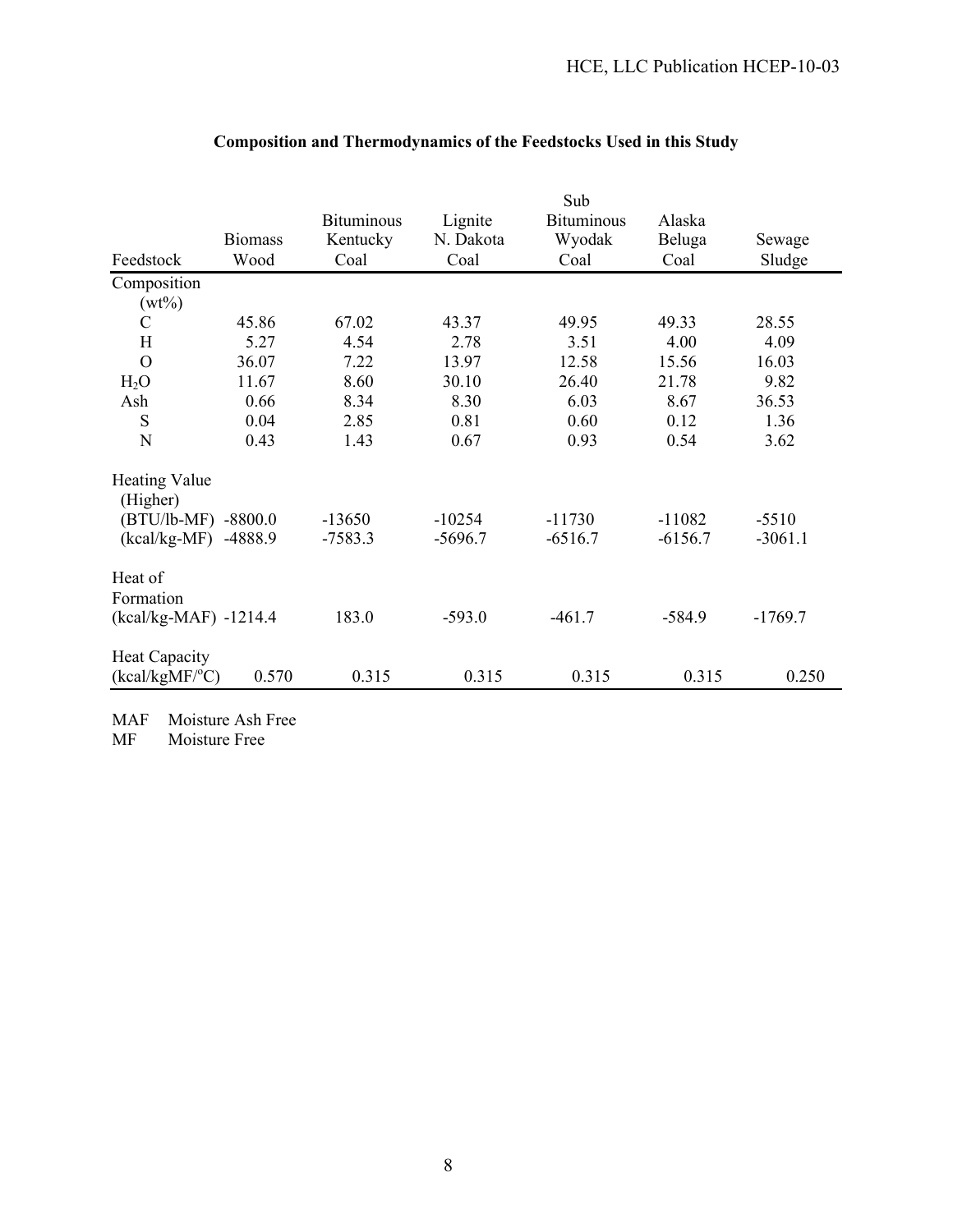|                                                           | Stoichiometric         |             | Heat of Combustion <sup><math>(2)</math></sup> | Heat of Formation <sup>(2)</sup> | Heat of Cracking <sup>(2)</sup>        |             |
|-----------------------------------------------------------|------------------------|-------------|------------------------------------------------|----------------------------------|----------------------------------------|-------------|
|                                                           | Formula <sup>(1)</sup> | (Kcal/Mole) |                                                | (Kcal/Mole)                      | Cracking Products <sup>(3)</sup>       | (Kcal/Mole) |
| Feedstock                                                 |                        | <b>HHV</b>  | <b>LHV</b>                                     |                                  |                                        |             |
| Natural Gas                                               | CH <sub>4</sub>        | $-212$      | $-192$                                         | $-18$                            | $C(s) + 2H_{2(g)}$                     | $+18$       |
| Petroleum<br>Medium Crude<br>Resids, Tar,<br>Sands, Shale | $CH_{1.7}$             | $-149$      | $-141$                                         | $-3$                             | $C(s) + 0.85H_{2(g)}$                  | $+3$        |
| Wood (Biomass)                                            |                        |             |                                                |                                  |                                        |             |
| Sawdust                                                   | $CH_{1.44}O_{0.66}$    | $-105$      | $-98$                                          | $-38$                            | $C(s) + 0.06H_{2(g)} + 0.66H_2O_{(0)}$ | $-7$        |
| Pine (12% Moisture)<br>MSW and Paper<br>Waste             | $CH_{1.44}O_{0.66}$    | $-127$      | $-120$                                         | $-16$                            | $C(s) + 0.06H_{2(g)} + 0.66H_2O_{(0)}$ | $-29$       |
| Rubber                                                    |                        |             |                                                |                                  |                                        |             |
| Styrene-Butadiene<br>(Synthetic)<br>Natural Rubber        | CH <sub>1.15</sub>     | $-142$      | $-136$                                         | $+9$                             | $C(s) + 0.58H_{2(g)}$                  | $-9$        |
| (Isoprene)                                                | $CH_{1.6}$             | $-144$      | $-136$                                         | $-5$                             | $C(s) + 0.8H_{2(g)}$                   | $+5$        |
| Coal                                                      |                        |             |                                                |                                  |                                        |             |
| <b>Bituminous</b>                                         | $CH_{0.8}O_{0.08}$     | $-116$      | $-112$                                         | $-5$                             | $C(s) + 0.32H_{2(g)} + 0.08H_2O_{(l)}$ | $-1$        |
| Lignite                                                   | $CH_{0.8}O_{0.22}$     | $-113$      | $-109$                                         | $-8$                             | $C(s) + 0.18H_{2(g)} + 0.22H_2O_{(0)}$ | $-7$        |

**Table 2 Thermodynamics of Various Carbonaceous Feedstocks**

(1) Representative formulae, based on unit atom of carbon in feedstock. Specific samples will vary in composition.

(2) All heats of combustion, formation, and cracking (at 298.2°K) are based upon one gram-mole of feedstock containing one gram-atom of carbon. HHV represents higher heating value and LHV is lower heating value.

(3) Note cracking products in this table are to  $H_2$  and  $H_2O$ , whereas at high temperature the cracking products are to CO and  $H_2$  as shown in Table 3.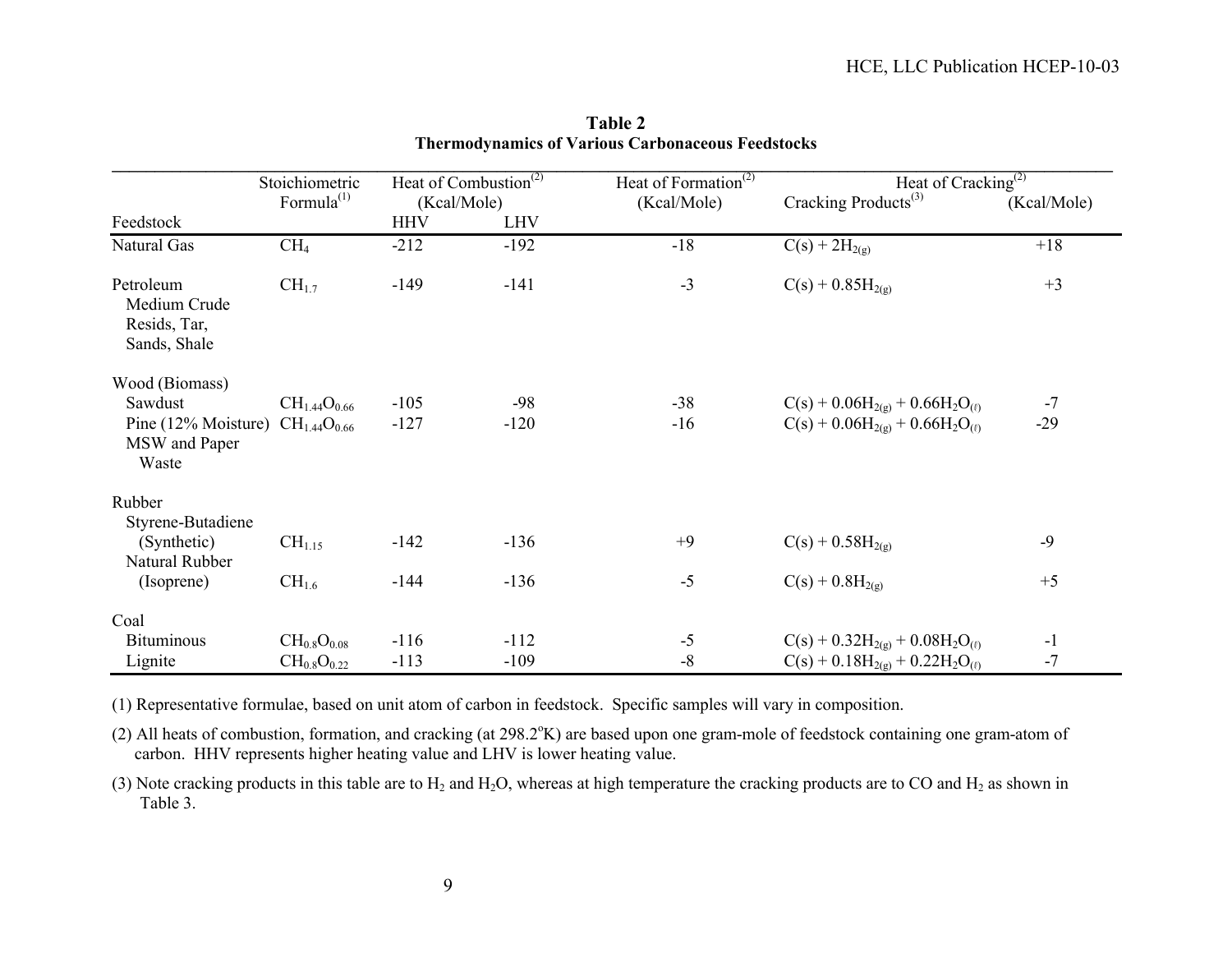| With Direct Carbon Fuel Cell (DCFC) and Solid Oxide Fuel (SOFC) and<br><b>Backend Steam Rankine Power Generation (SRC)</b> |                      |            |  |  |  |  |
|----------------------------------------------------------------------------------------------------------------------------|----------------------|------------|--|--|--|--|
| <b>Enthalpy and Efficiency of Unit Reactions</b><br>$\Delta H_{298,2}$<br>Efficiency                                       |                      |            |  |  |  |  |
| Unit and Reactions                                                                                                         | Kcal/gmol            | $\%$       |  |  |  |  |
| $HPBR - Hydrogen Plasma Black Reactor - 1500°C-atm$                                                                        |                      |            |  |  |  |  |
| Natural gas<br>$CH_4 = C + 2H_2$                                                                                           | $+18.0$              | Process 60 |  |  |  |  |
| $CH_{17} = C + 0.85H_2$<br>Oil                                                                                             | $+3.0$               | Process 60 |  |  |  |  |
| DCFC – Direct Carbon Fuel Cell – 750°C-atm                                                                                 |                      |            |  |  |  |  |
| $C + O_2 = CO_2 (CO_3$ ion transport)                                                                                      | $-94.0$              | Thermal 90 |  |  |  |  |
| $SOFC - Solid Oxide Feel Cell - 900°C - atm$                                                                               |                      |            |  |  |  |  |
| Hydrogen: $H_2 + 1/2 O_2 = H_2 O (O^2)$ ion transport)                                                                     | $-68.0$              | Thermal 56 |  |  |  |  |
| $SRC - Steam Rankine Cycle - 550°C - 68 atm$                                                                               |                      |            |  |  |  |  |
| $H_2O_{(0)} = H_2O_{(g)}$ (Steam Pressure)                                                                                 | Remaining $\Delta H$ | Thermal 38 |  |  |  |  |
|                                                                                                                            |                      |            |  |  |  |  |

# **Table 3 Natural Gas or Oil Fired Combined Cycle Hydrogen Plasma Black Reactor (HPBR) With Direct Carbon Fuel Cell (DCFC) and Solid Oxide Fuel (SOFC) and**

| Table 4                                                             |
|---------------------------------------------------------------------|
| <b>Coal and Biomass Fueled Combined Cycle</b>                       |
| Hdrogen Plasma Black Reactor (HPBR)                                 |
| With Direct Carbon Fuel Cell (DCFC) and Solid Oxide Fuel (SOFC) and |
| <b>Backend Steam Rankine Power Generation (SRC)</b>                 |
|                                                                     |

|                                                  | <b>IPFC</b>                                                                                   |                  |                |  |  |  |  |  |
|--------------------------------------------------|-----------------------------------------------------------------------------------------------|------------------|----------------|--|--|--|--|--|
| <b>Enthalpy and Efficiency of Unit Reactions</b> |                                                                                               |                  |                |  |  |  |  |  |
|                                                  |                                                                                               | $?H_{2982}$      | Efficiency     |  |  |  |  |  |
| Unit and Reactions                               |                                                                                               | Kcal/gmol        | $\frac{0}{0}$  |  |  |  |  |  |
|                                                  | $HPBR - Hydrogen Plasma Black Reactor - 1500°C-atm$                                           |                  |                |  |  |  |  |  |
| Lignite Coal:                                    | $CH_{0.77}O_{0.24} = 0.76 \text{ C} + 0.24 \text{ CO} + 0.385 \text{ H}$                      | $+3.6$           | Process 60     |  |  |  |  |  |
|                                                  | Kentucky Bit Coal: $CH_{0.81}O_{0.08} = 0.92 C + 0.08 CO + 0.4 H_2$                           | $+4.8$           | Process 60     |  |  |  |  |  |
| Biomass:                                         | $CH_{1,38}O_{0,59} = 0.41 C + 0.59 CO + 0.69 H_2$                                             | $+12.7$          | Process 60     |  |  |  |  |  |
| $WGS - Water Gas Shift - 450^{\circ} C$          |                                                                                               |                  |                |  |  |  |  |  |
| Lignite:                                         | $0.24 \text{ CO} + 0.24 \text{ H}_2\text{O} = 0.24 \text{ CO}_2 + 0.24 \text{ H}_2$           | $\boldsymbol{0}$ | Conversion 100 |  |  |  |  |  |
|                                                  | Bituminous: $0.08 \text{ CO} + 0.08 \text{ H}_2\text{O} = 0.08 \text{ CO} + 0.08 \text{ H}_2$ | $\theta$         | Conversion 100 |  |  |  |  |  |
| Biomass:                                         | $0.59 \text{ CO} + 0.59 \text{ H}_2\text{O} = 0.59 \text{ CO} + 0.59 \text{ H}_2$             | $\overline{0}$   | Conversion 100 |  |  |  |  |  |
|                                                  | $DCFC - Direct Carbon$ Fuel Cell $-750^{\circ}$ C-atm                                         |                  |                |  |  |  |  |  |
|                                                  | Carbon: $C + O_2 = CO_2 (CO_3$ <sup>=</sup> ion transport)                                    | $-94.0$          | Thermal 90     |  |  |  |  |  |
|                                                  | $SOFC - Solid Oxide Feel Cell - 900°C - atm$                                                  |                  |                |  |  |  |  |  |
| Hydrogen:                                        | $H_2 + 1/2 O_2 = H_2O(O^2)$ ion transport)                                                    | $-68.0$          | Thermal 56     |  |  |  |  |  |
|                                                  | $SRC - Steam$ Rankine Cycle – 550 $^{\circ}$ C-68 atm                                         |                  |                |  |  |  |  |  |
|                                                  | $H_2O_{(0)} = H_2O_{(g)}$ (Steam Pressure)                                                    | Remaining? H     | Thermal 38     |  |  |  |  |  |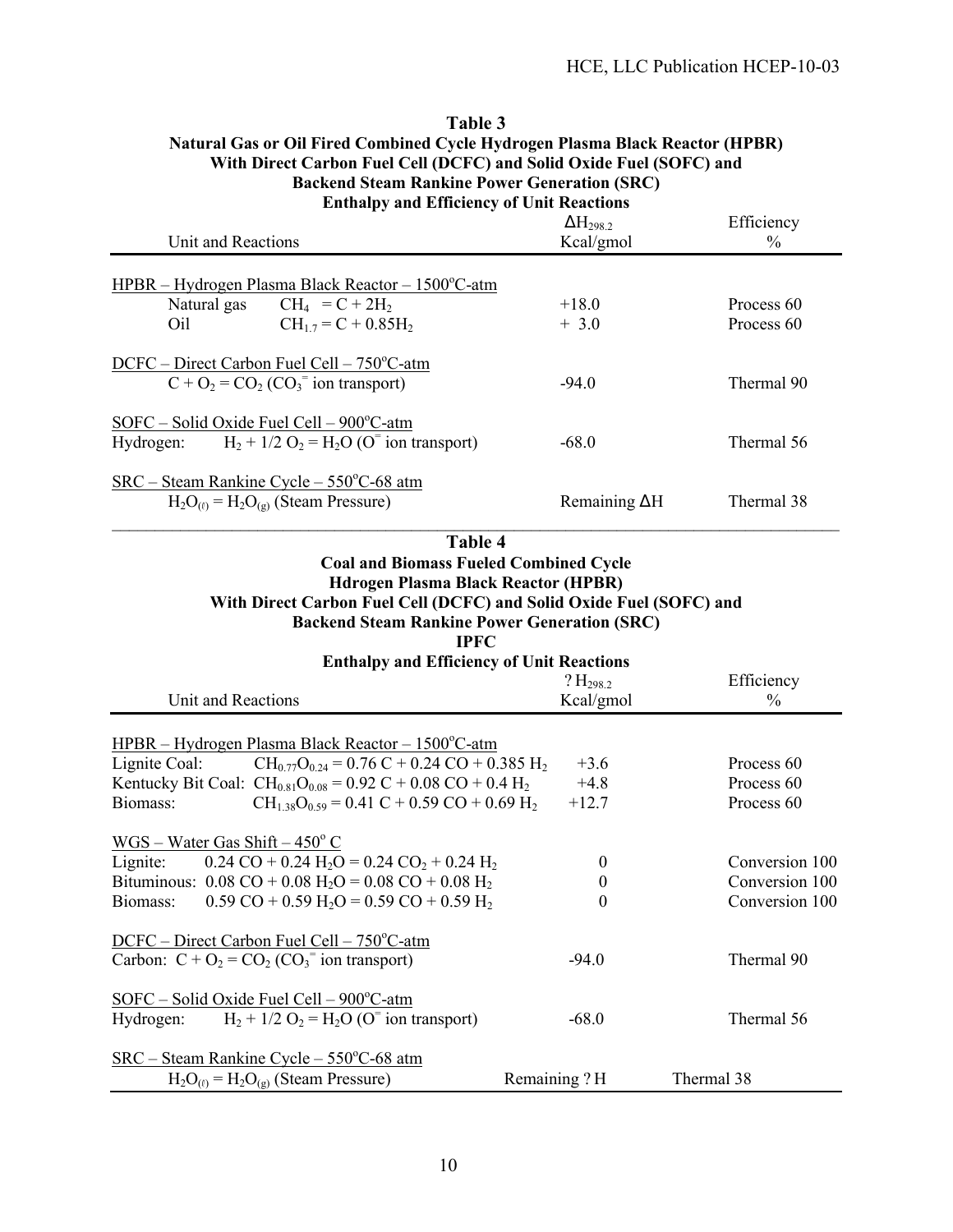| Fuel<br>Feedstock                         |                                                                  | Natural<br>Gas  | Petroleum         | N. Dakota<br>Lignite Coal | Kentucky<br><b>Bituminous</b><br>Coal | <b>Biomass</b><br>Wood |
|-------------------------------------------|------------------------------------------------------------------|-----------------|-------------------|---------------------------|---------------------------------------|------------------------|
|                                           |                                                                  |                 |                   |                           |                                       |                        |
| Molar Composition (MAF)                   |                                                                  | CH <sub>4</sub> | CH <sub>1.7</sub> | $CH_{0.77}O_{0.24}$       | $CH_{0.81}O_{0.08}$                   | $CH_{1.38}O_{0.59}$    |
| Plasma Decomp. Products<br>Mole/Mole Fuel |                                                                  |                 |                   |                           |                                       |                        |
| $\mathcal{C}$                             |                                                                  | 1.0             | 1.0               | 0.76                      | 0.92                                  | 0.41                   |
| CO                                        |                                                                  |                 |                   | 0.24                      | 0.08                                  | 0.59                   |
| H <sub>2</sub>                            |                                                                  | 2.0             | 0.85              | 0.39                      | 0.41                                  | 0.69                   |
|                                           | Ash, S, N $(wt\%)$                                               |                 | $\sim1.0$         | 9.8                       | 12.6                                  | 1.1                    |
| Enthalpy of Decomposition                 |                                                                  | $+18.0$         | $+3.0$            | $+3.6$                    | $+4.8$                                | $+12.7$                |
| Kcal/gmol                                 |                                                                  |                 |                   |                           |                                       |                        |
|                                           | Electrical Energy Generation All Energy Values in Kcal/gmol fuel |                 |                   |                           |                                       |                        |
| UnitEff. %                                |                                                                  |                 |                   |                           |                                       |                        |
| <b>DCFC</b>                               | 90                                                               | 84.6            | 84.6              | 64.3                      | 77.8                                  | 34.7                   |
| <b>SOFC</b>                               | 56                                                               | 76.2            | 32.4              | 23.8                      | 18.7                                  | 48.7                   |
| <b>SRC</b>                                | 38                                                               | 26.3            | 13.3              | 9.8                       | 8.8                                   | 16.2                   |
| <b>HPBR</b>                               | $60$ - Consumed $-30.0$                                          |                 | $-5.0$            | $-6.0$                    | $-8.0$                                | $-21.2$                |
|                                           | Net Electricity Generation, Kcal(e)                              | 157.1           | 125.3             | 91.9                      | 97.3                                  | 78.4                   |
| HHV of Fuel, Kcal(t)                      |                                                                  | 212.0           | 149.0             | 110.3                     | 119.0                                 | 112.8                  |
|                                           | Heat Exch. for Preheat* Kcal(t)                                  | 14.8            | 16.2              | 7.7                       | 6.5                                   | 18.9                   |
| Thermal Efficiency - %                    |                                                                  | 74.1            | 84.1              | 83.3                      | 81.8                                  | 69.5                   |
|                                           |                                                                  | 0.531           | 0.666             | 0.908                     | 0.857                                 | $(1.064)$ **           |
| $CO2$ Emission, Lbs/kWh(e)                | $CO2$ Reduction from conventional                                | 48.7            | 54.8              | 54.4                      | 53.5                                  | 100.0                  |
| 38% SRC cycle - %                         |                                                                  |                 |                   |                           |                                       |                        |

**Table 5 Electrical Power Production in the Integrated Plasma Fuel Cell IPFC Combined Power Cycle Plant Thermal Efficiency Evaluation and CO2 Emission Basis: -1 gmol of Fuel**

 $HPR = Hydrogen Plasma Black Reactor$  \* This is the amount of heat unconverted from high temperature gas and can be used to DCFC = Direct Carbon Fuel Coal preheat the incoming feed to reactor temperature by heat exchange.

 $S$ OFC = Solid Oxide Fuel Cell \*\*For biomass this is the amount of CO<sub>2</sub> emitted from power cycle, however,<br>SRC = Steam Rancine Cycle because of the photosynthesis of biomass there is a zero net emission

because of the photosynthesis of biomass there is a zero net emission of  $CO<sub>2</sub>$ .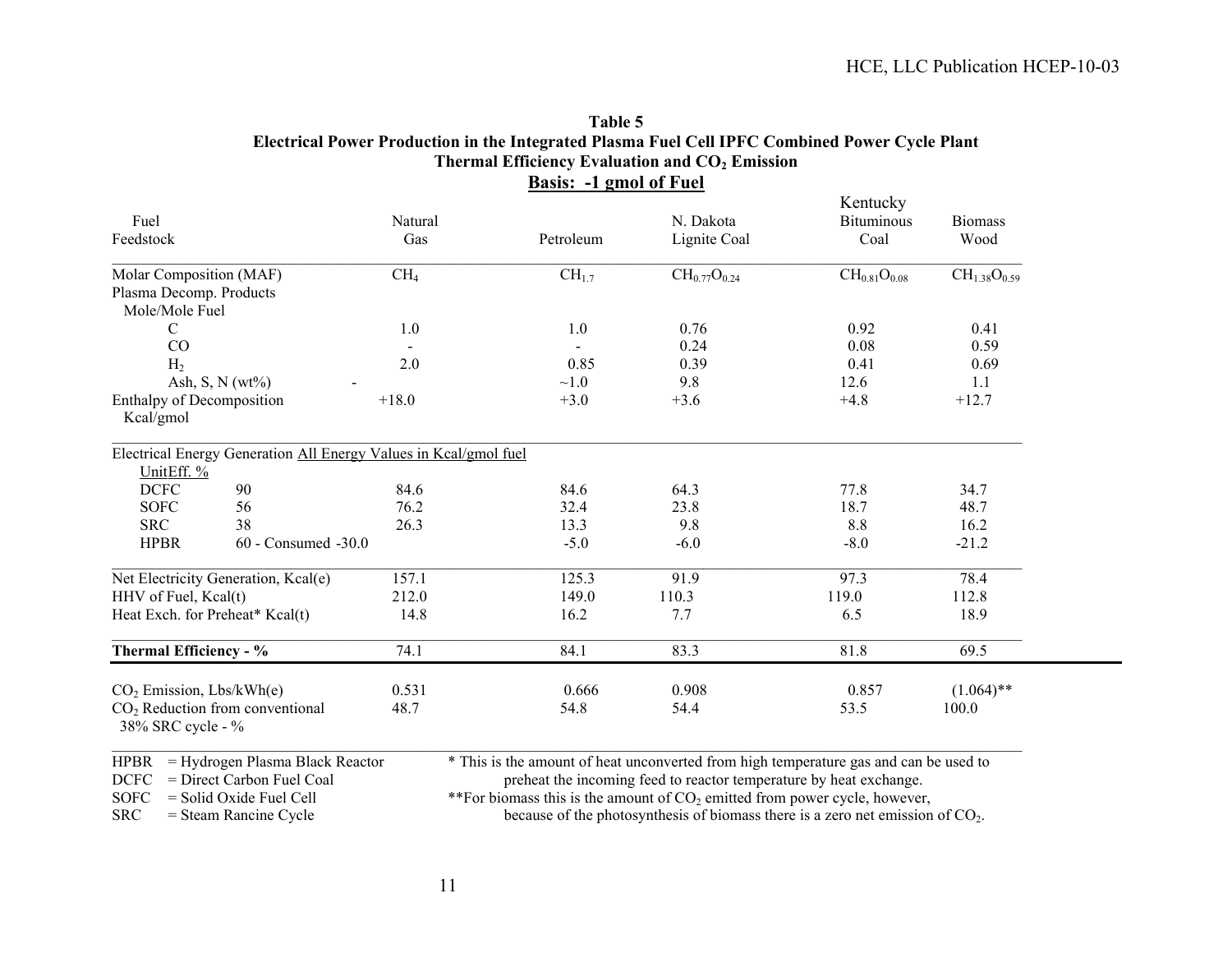#### **Table 6 Hydrogen and Electrical Power Production in the Integrated Plasma Fuel Cell (IPFC) Combined Cycle Plant Energy and Thermal Efficiency Distribution for Hydrogen and Electrical Power Production**

| <b>Fuel Feedstock</b>                                                          | Natural<br>Gas |       | N. Dakota<br>Petroleum Lignite Coal | Kentucky<br>Bit. Coal | <b>Biomass</b><br>(Wood) |  |  |  |  |  |
|--------------------------------------------------------------------------------|----------------|-------|-------------------------------------|-----------------------|--------------------------|--|--|--|--|--|
| Electricity Production (from DCFC only)<br>Electrical Energy Kcal(e)/gmol fuel | 54.6           | 79.6  | 58.3                                | 69.8                  | 13.5                     |  |  |  |  |  |
| <b>Hydrogen Production from HPBR</b>                                           |                |       |                                     |                       |                          |  |  |  |  |  |
| Thermal energy in $H_2$ Kcal(t)/gmol fuel*                                     | 136            | 57.8  | 42.2                                | 33.4                  | 87.0                     |  |  |  |  |  |
| HHV of Fuel Feedstock Kcal(t)/gm mol                                           | 212            | 149.0 | 110.3                               | 119.0                 | 112.8                    |  |  |  |  |  |
| <b>Thermal Efficiency</b>                                                      |                |       |                                     |                       |                          |  |  |  |  |  |
| Electricity Production - %                                                     | 25.8           | 53.4  | 52.9                                | 58.7                  | 12.0                     |  |  |  |  |  |
| Hyrdrogen Production - %                                                       | 64.2           | 38.8  | 38.3                                | 28.1                  | 77.1                     |  |  |  |  |  |
| Total Efficiency - %                                                           | 90.0           | 92.2  | 91.2                                | 86.8                  | 89.1                     |  |  |  |  |  |

 $*$ HHV of hydrogen = 68 Kcal/mol



Figure 1. Direct Carbon Fuel Cell with Molten Carbonate Salt Electrolyte at 750° - 800°C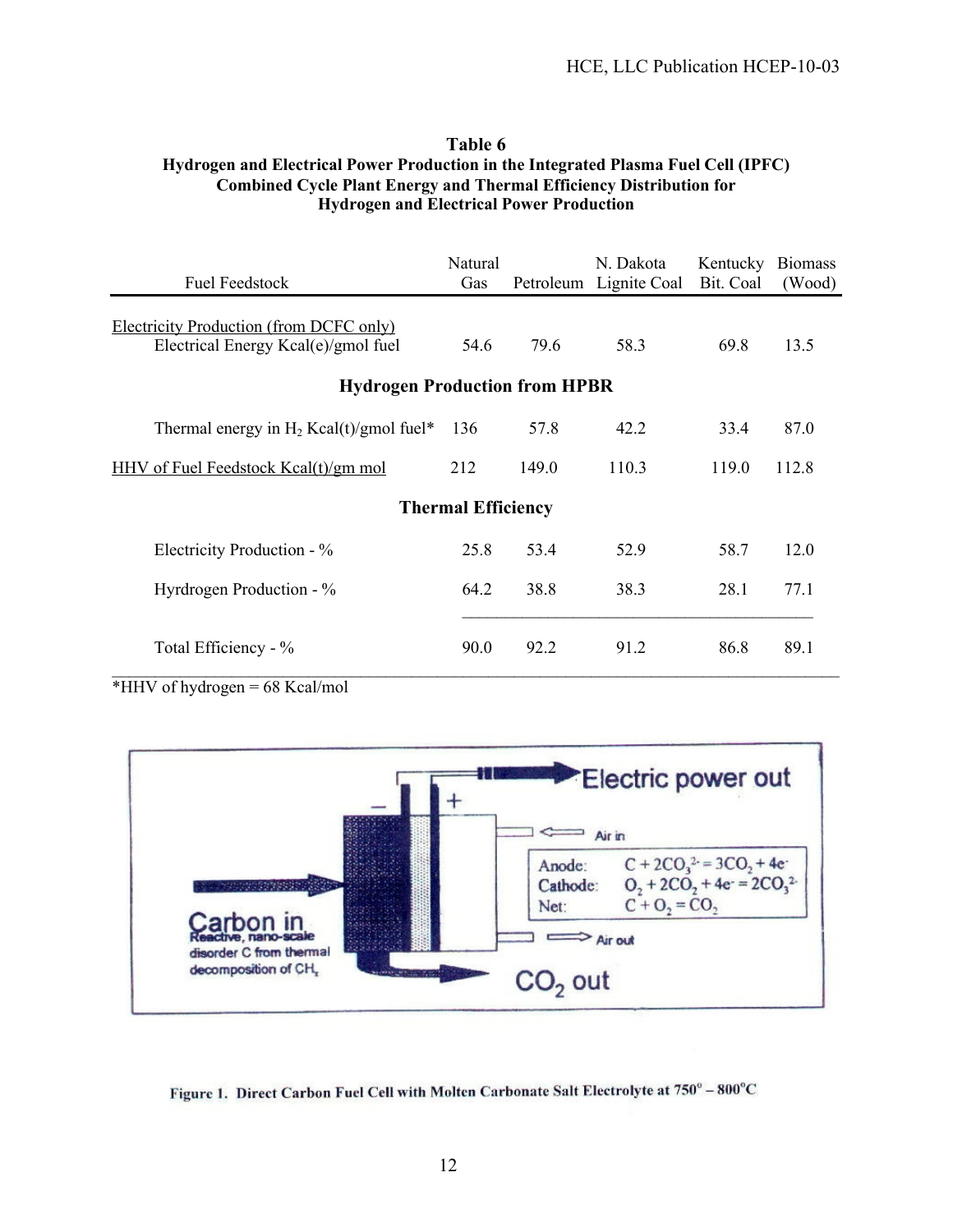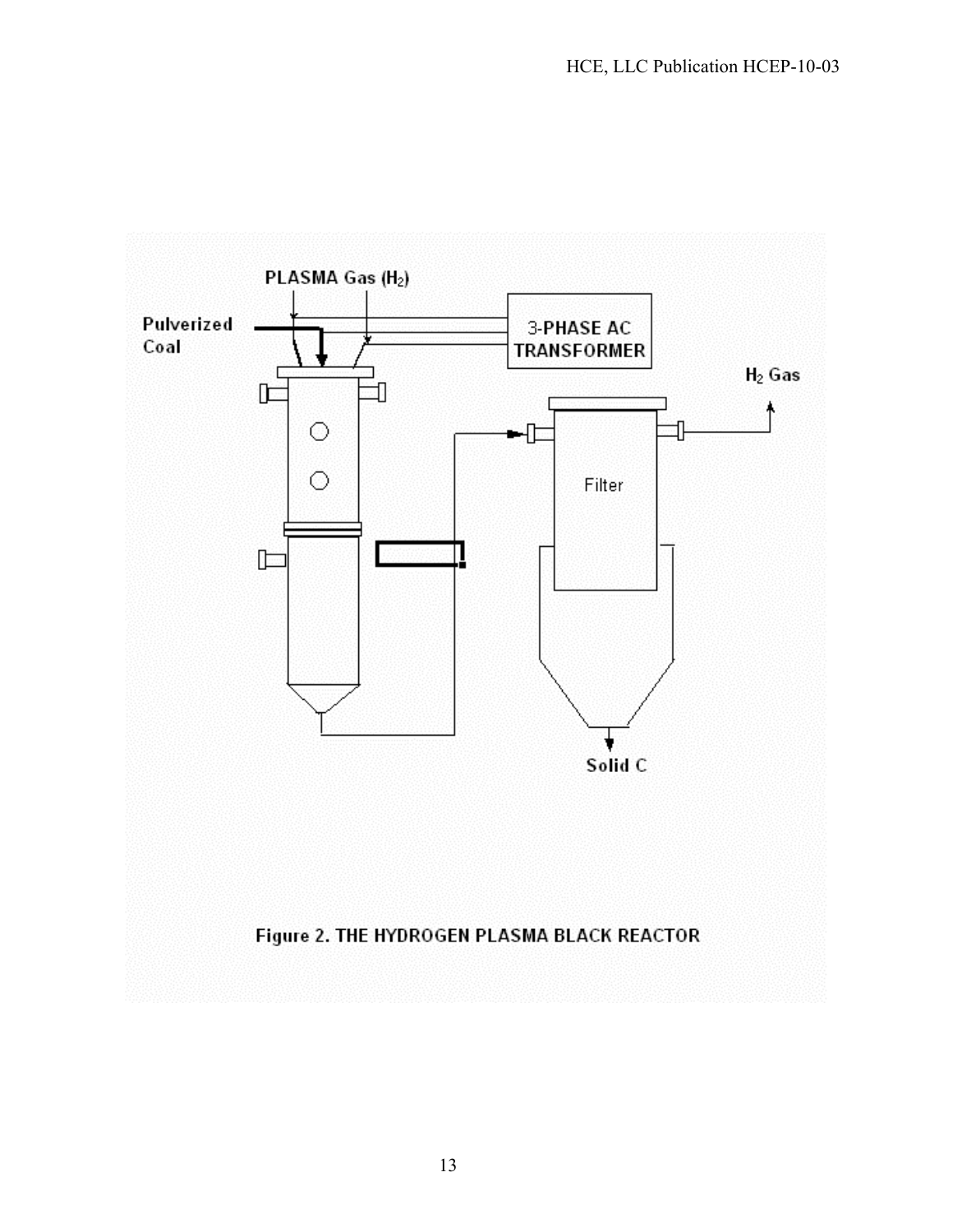

HPBR - Hydrogen Plasma Black Reactor Natural Gas  $CH_4 = C + 2H$  $\text{Li} \text{CH}_{12} = \text{C} + 0.85 \text{ H}_{2}$ DCFC - Direct Carbon Fuel Cell  $C + O_2 = CO_2$  (CO<sub>3</sub><sup>=</sup> Ion Transport) SOFC - Solid Oxide Fuel Cell  $H_2$  + 1/2  $O_2 = H_2O$  (O<sup>=</sup> Ion Transport) SRC - Steam Rankine Cycle

#### Figure 3 - Intergrated Plasma Fuel Cell (IPFC) Plant

Natural Gas or Oil Fueled Combined Cycle Hydrogen Plasma Black Reactor (HPBR) with Direct Carbon Fuel Cell (DCFC), Solid Oxide Fuel Cell (SOFC) and Backend Steam Rankine Cycle (SRC) Power Generation